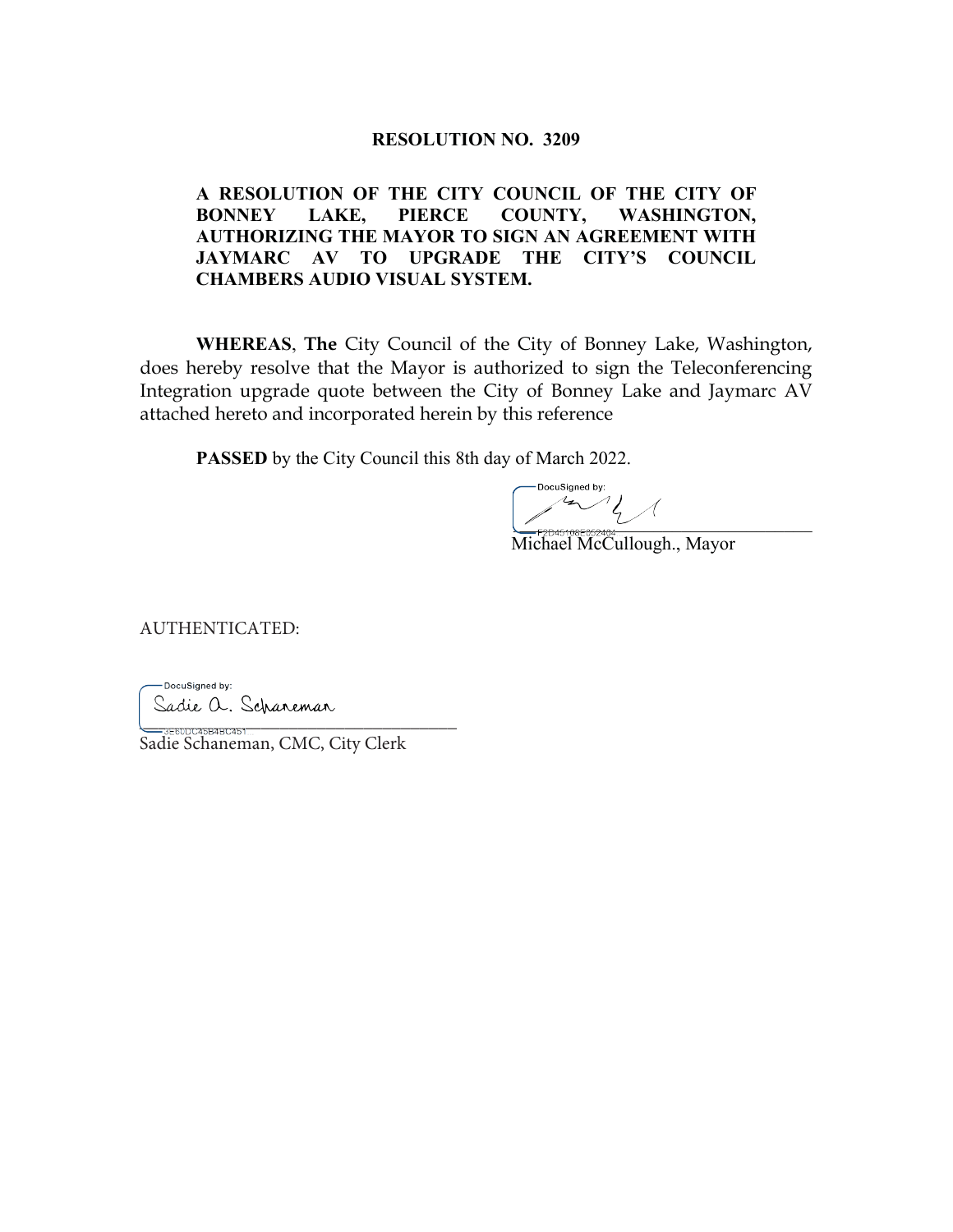## **City of Bonney Lake, Washington City Council Agenda Bill (AB)**

| <b>Department/Staff Contact:</b>       | <b>Meeting/Workshop Date:</b>               | <b>Agenda Bill Number:</b> |
|----------------------------------------|---------------------------------------------|----------------------------|
| ASD / Chuck McEwen                     | 8 March 2022                                | AB22-43                    |
| <b>Agenda Item Type:</b><br>Resolution | <b>Ordinance/Resolution Number:</b><br>3209 | Sponsor:                   |

**Agenda Subject:** Council Chambers Audio Video Upgrade.

**Full Title/Motion:** A Resolution Of The City Council Of The City Of Bonney Lake, Pierce County, Washington, Authorizing The Mayor To Sign An Agreement With Jaymarc Av To Upgrade The City's Council Chambers Audio Visual System.

**Administrative Recommendation:** Approval

**Background Summary:** The current AV system in the Council Chambers was installed in 2006 and is at capacity for outputs. This Agreeement with Jaymarc AV will upgrade the existing hardware to include integration with Video Conferencing solutions and include two PTZ Cameras.

**Attachments:** Proposal: Teleconfencing Integration Rev #1

| <b>BUDGET INFORMATION</b>             |                                  |                                                 |                                                              |                                                                 |  |
|---------------------------------------|----------------------------------|-------------------------------------------------|--------------------------------------------------------------|-----------------------------------------------------------------|--|
| <b>Budget Amount</b><br>\$0.00        | <b>Current Balance</b><br>\$0.00 | <b>Required Expenditure</b><br>\$32,907.97      | <b>Budget Balance</b><br>$-$ \$32,907.97                     | <b>Fund Source</b><br>General<br><b>Utilities</b><br>Other<br>⊠ |  |
| <b>Budget Explanation: ARPA funds</b> |                                  |                                                 |                                                              |                                                                 |  |
|                                       |                                  | <b>COMMITTEE, BOARD &amp; COMMISSION REVIEW</b> |                                                              |                                                                 |  |
| <b>Council Committee Review:</b>      |                                  | Approvals:                                      |                                                              | <b>Yes</b><br>No                                                |  |
|                                       | Date:                            | Chair/Councilmember                             |                                                              |                                                                 |  |
|                                       |                                  | Councilmember                                   |                                                              |                                                                 |  |
|                                       |                                  | Councilmember                                   |                                                              |                                                                 |  |
|                                       | Forward to:                      |                                                 | <b>Consent Agenda:</b>                                       | $\boxtimes$ Yes<br>$\overline{N}$                               |  |
| <b>Commission/Board Review:</b>       |                                  |                                                 |                                                              |                                                                 |  |
| <b>Hearing Examiner Review:</b>       |                                  |                                                 |                                                              |                                                                 |  |
|                                       |                                  | <b>COUNCIL ACTION</b>                           |                                                              |                                                                 |  |
| Workshop Date(s):                     | March $1st 2022$                 | Public Hearing Date(s):                         |                                                              |                                                                 |  |
| Meeting Date(s):                      | March $8th 2022$                 | Tabled to Date:                                 |                                                              |                                                                 |  |
| <b>APPROVALS</b>                      |                                  |                                                 |                                                              |                                                                 |  |
| Director:                             | Mayor:                           |                                                 | <b>Date Reviewed</b><br>by City Attorney:<br>(if applicable) |                                                                 |  |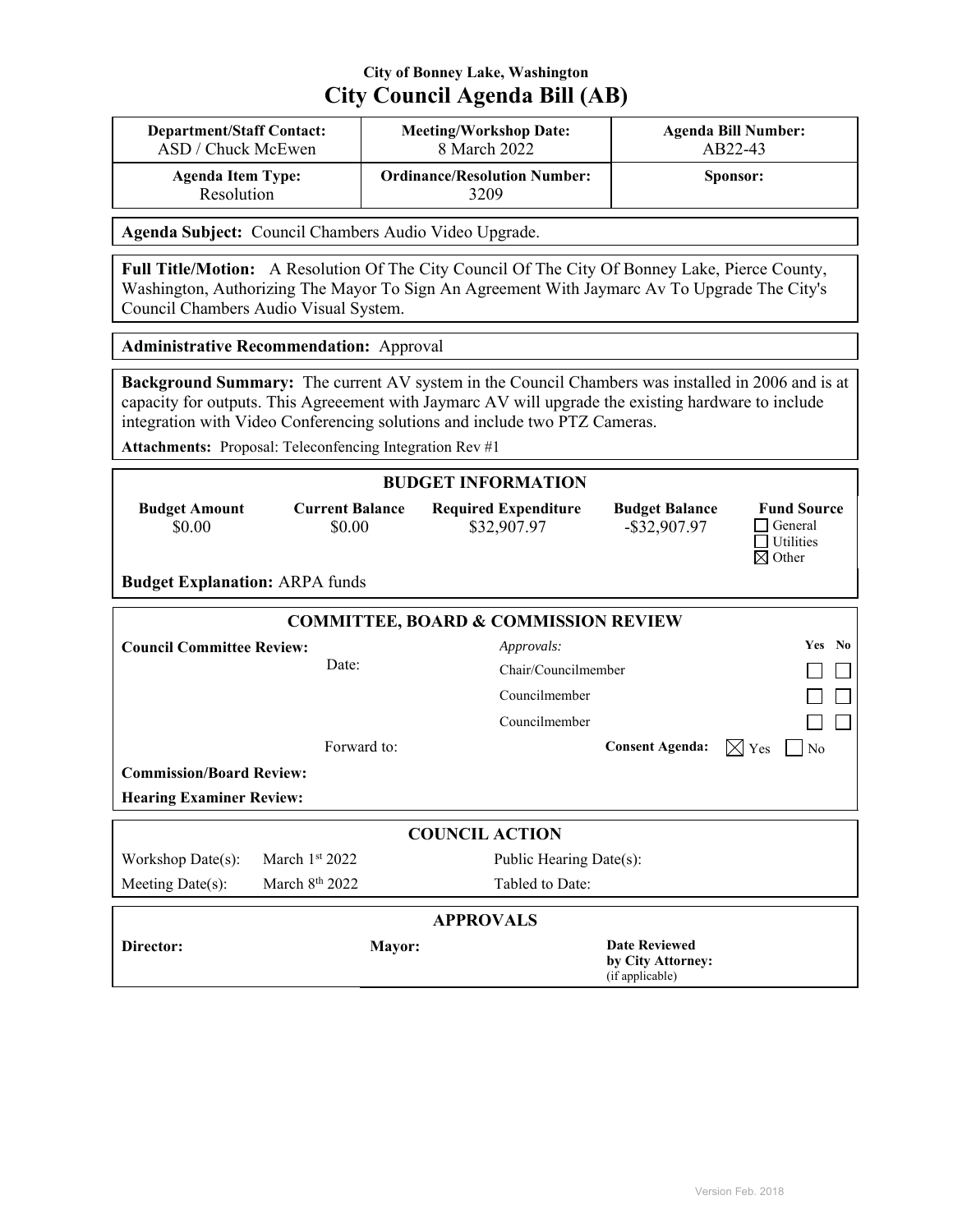## **JAYMARC AV** design | build | integrate | support

| 1 | JAYMARC COMMISSIONING |        |          |        |            |        |             |
|---|-----------------------|--------|----------|--------|------------|--------|-------------|
| 1 | JAYMARC TRAINING      |        |          |        |            |        |             |
|   | 11. FINALS            | Parts: | \$0.00   | Labor: | \$8,063.75 | Total: | \$8,063.75  |
|   | Labor Assembly        | Parts: | \$468.75 | Labor: | \$9,953.75 | Total: | \$10,422.50 |
|   |                       |        |          |        |            |        |             |

|                                                        | Misc Parts/ Freight/Etc.:                                                                                                                                                                                 | \$851.38    |
|--------------------------------------------------------|-----------------------------------------------------------------------------------------------------------------------------------------------------------------------------------------------------------|-------------|
|                                                        | Project Management:                                                                                                                                                                                       | \$1,591.50  |
|                                                        | Parts:                                                                                                                                                                                                    | \$17,027.53 |
|                                                        | Labor:                                                                                                                                                                                                    | \$10,610.00 |
|                                                        | Parts No Tax:                                                                                                                                                                                             | \$.00       |
|                                                        | Labor No Tax:                                                                                                                                                                                             | \$.00       |
|                                                        | Subtotal:                                                                                                                                                                                                 | \$30,080.41 |
|                                                        | Sales Tax:                                                                                                                                                                                                | \$2,827.56  |
|                                                        | Total:                                                                                                                                                                                                    | \$32,907.97 |
| DocuSigned by:<br>2D45100E052404                       | ALEX MCNEILL   AV DESIGN CONSULTANT<br>DocuSigned by:<br>30<br>build   Integrate   support<br>'W<br>14600 INTERURBAN AVESOUTH   SEATTLE, WA 98168<br>P: 206.735.3943   F: 206.763.8299<br>A3A04E59272D4F9 |             |
| Michael McCullough., Mayor City of Bonney Lake, C03181 | Alex McNeill                                                                                                                                                                                              |             |

Date: March 8, 2022

Alex McNeill Date: 9/2022 | 6:19 PM MST